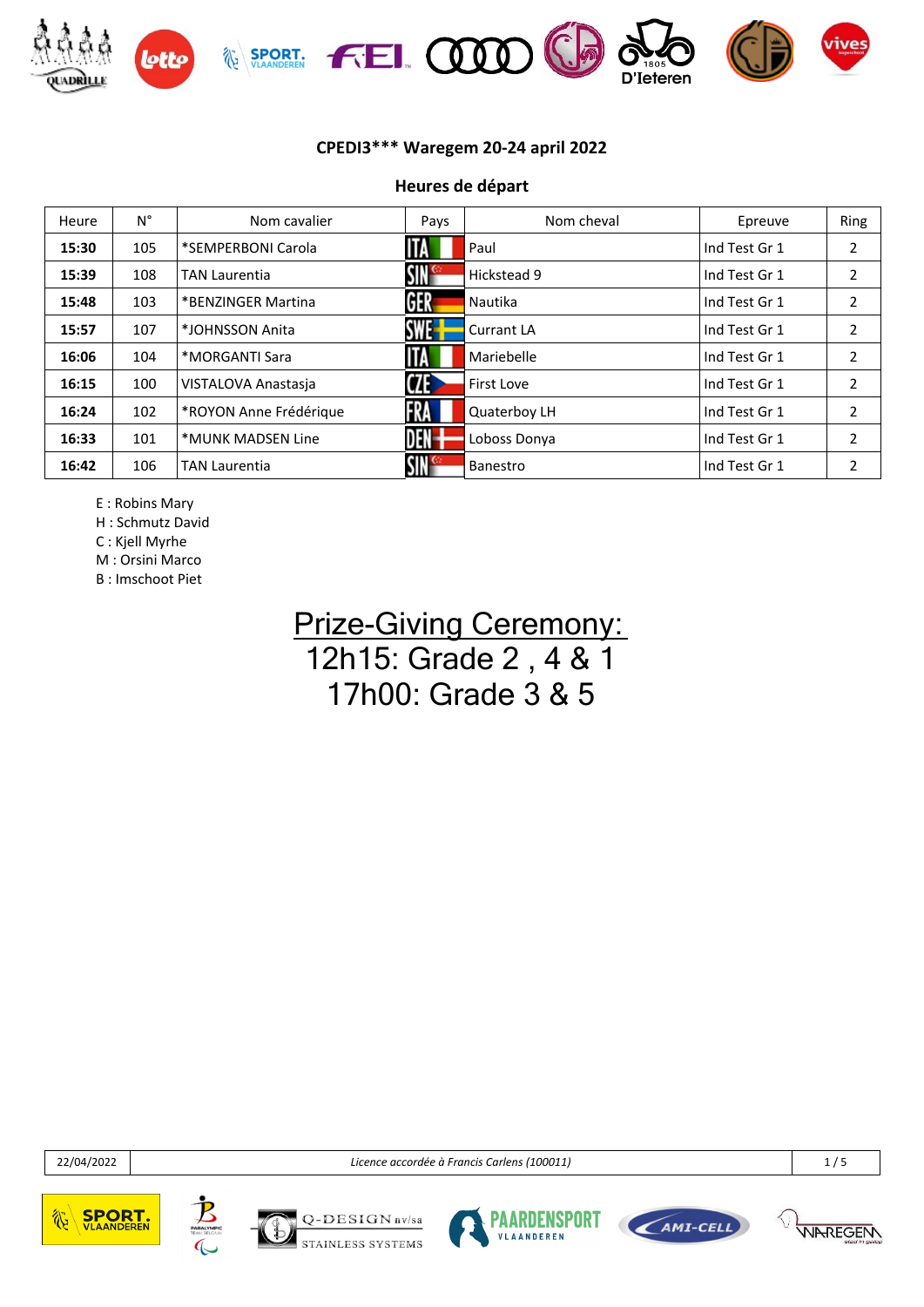

#### **Heures de départ**

| Heure | Ν°  | Nom cavalier          | Pays       | Nom cheval              | Epreuve       | Ring |
|-------|-----|-----------------------|------------|-------------------------|---------------|------|
| 14:00 | 204 | *REGENBRECHT Gianna   | <b>GER</b> | Fürst Sinclair          | Ind Test Gr 2 | ว    |
| 14:09 | 206 | *YOSHIGOE Soshi       | <b>JPN</b> | Dueto                   | Ind Test Gr 2 | ำ    |
| 14:18 | 200 | *KRISTENSEN Katrine   | DEN-       | Goerklintgaards quarter | Ind Test Gr 2 | 2    |
| 14:27 | 201 | *GERNY Céline         | RA         | Rhapsodie IFCE          | Ind Test Gr 2 | າ    |
| 14:36 | 207 | DE LAVALETTE Beatrice | USA=       | Sixth Sense             | Ind Test Gr 2 | 2    |
| 14:45 | 208 | DEN DULK Nicole       |            | Wallace                 | Ind Test Gr 2 | ำ    |

E : Kjell Myrhe

H : Robins Mary

C : Schmutz David

M : Imschoot Piet

B : Orsini Marco

## **Prize-Giving Ceremony:** 12h15: Grade 2 , 4 & 1 17h00: Grade 3 & 5

22/04/2022 *Licence accordée à Francis Carlens (100011)* 2 / 5









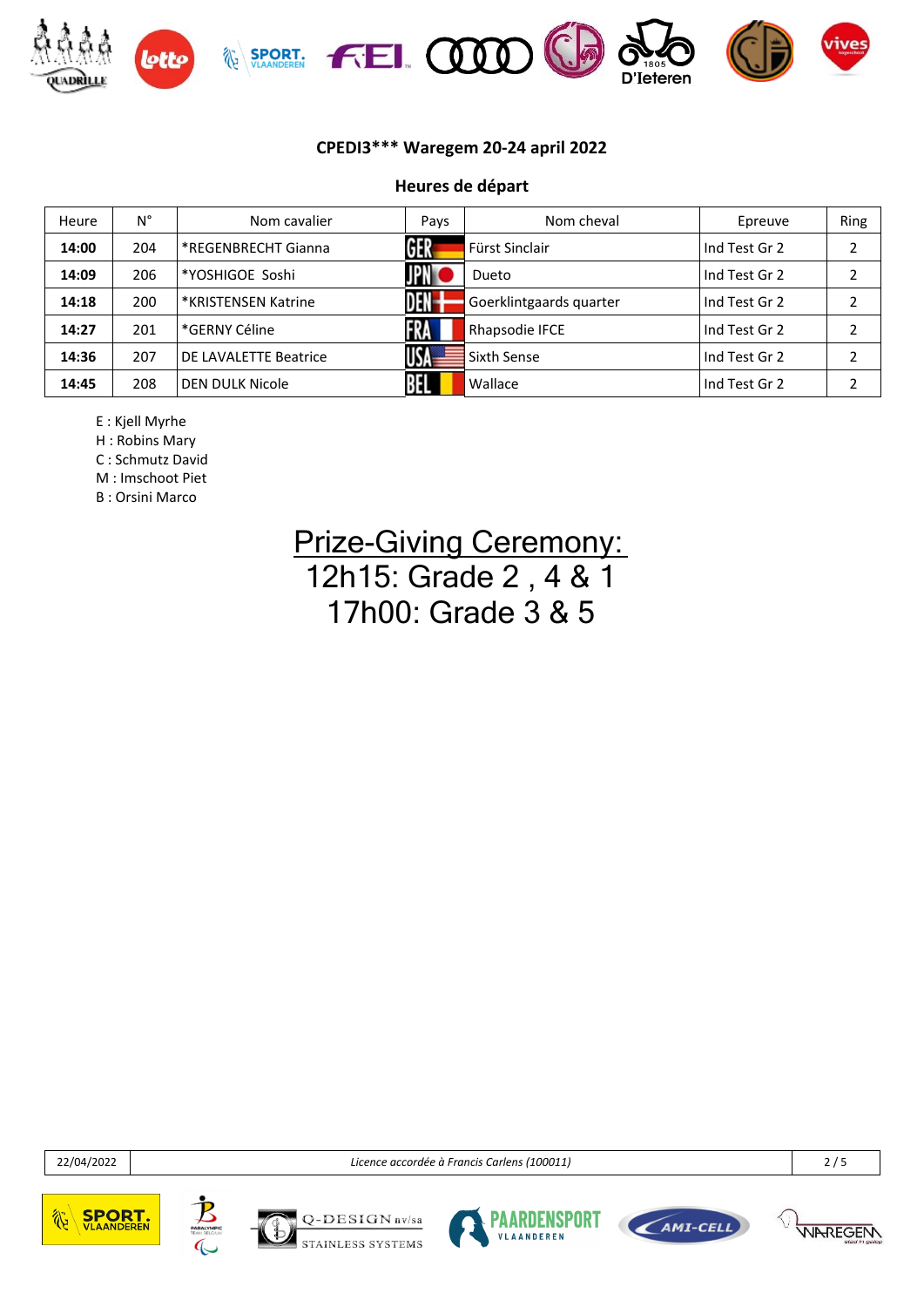

**Heures de départ**

| Heure | $N^{\circ}$ | Nom cavalier              | Pays             | Nom cheval                | Epreuve       | Ring           |
|-------|-------------|---------------------------|------------------|---------------------------|---------------|----------------|
| 9:00  | 306         | *WIENAND Melanie          | GER              | Lemony's Loverboy         | Ind Test Gr 3 | $\overline{2}$ |
| 9:09  | 301         | <b>DENIS César</b>        |                  | Hooverphonic v/h Koekoek' | Ind Test Gr 3 | 2              |
| 9:18  | 313         | KRIVOSUDSKÁ Lucia         | <b>SVK LUI</b>   | Alonso                    | Ind Test Gr 3 | 2              |
| 9:27  | 308         | *SALVADE Franscesca       |                  | Oliver - Vitz             | Ind Test Gr 3 | $\overline{2}$ |
| 9:36  | 300         | <b>BOTTGER Diana</b>      | BEL              | Asterix Thuringia KIII    | Ind Test Gr 3 | 2              |
| 9:45  | 303         | <b>SHEFFIELD Roberta</b>  | CAN              | Fairuza                   | Ind Test Gr 3 | 2              |
| 9:54  | 309         | *INABA Sho                |                  | Exclusive                 | Ind Test Gr 3 | $\overline{2}$ |
|       |             |                           |                  |                           |               |                |
| 10:50 | 311         | <b>VAN DER HORST Rixt</b> | NED-             | Eisma's Akuna Matata      | Ind Test Gr 3 | 2              |
| 10:59 | 312         | SU Hui'en Hilary          | SIN <sup>c</sup> | Gambler                   | Ind Test Gr 3 | $\overline{2}$ |
| 11:08 | 305         | *ZENATI Chiara            | FRA              | Swing Royal*IFCE          | Ind Test Gr 3 | $\overline{2}$ |
| 11:17 | 310         | *DE REU Maud              | NED-             | Webron N.O.P.             | Ind Test Gr 3 | 2              |
| 11:26 | 307         | <b>KERR-HORAN Kate</b>    | IRLI             | Serafina T                | Ind Test Gr 3 | 2              |
| 11:35 | 302         | *MINNECI Barbara          | BEL              | Stuart                    | Ind Test Gr 3 | $\overline{2}$ |
| 11:44 | 304         | *DYHM JUNGE Karla         |                  | Miss daisy                | Ind Test Gr 3 | 2              |
|       |             |                           |                  |                           |               |                |

E : Schmutz David

H : Orsini Marco

C : Imschoot Piet

M : Kjell Myrhe

B : Robins Mary

## **Prize-Giving Ceremony:** 12h15: Grade 2 , 4 & 1 17h00: Grade 3 & 5

22/04/2022 *Licence accordée à Francis Carlens (100011)* 3 / 5









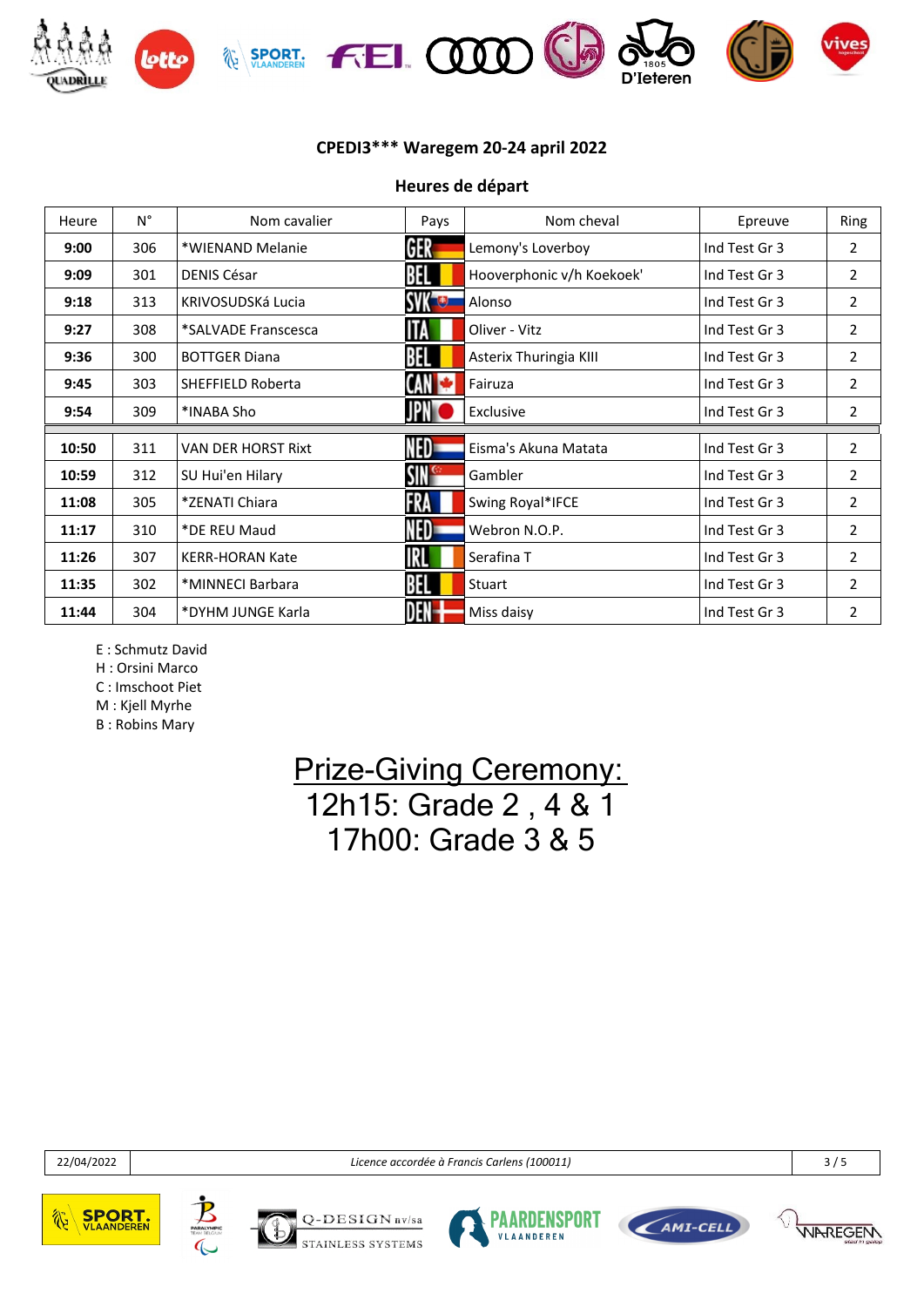

**Heures de départ**

| Heure | $N^{\circ}$ | Nom cavalier             | Pays        | Nom cheval                | Epreuve       | Ring |
|-------|-------------|--------------------------|-------------|---------------------------|---------------|------|
| 14:00 | 415         | SCHAKEL-VAN KLEI Neel    | NED=        | Edison                    | Ind Test Gr 4 | 1    |
| 14:09 | 402         | <b>FAXE Line</b>         | DEN-        | oersbjerggaards zidane    | Ind Test Gr 4 | 1    |
| 14:18 | 413         | TAKASHIMA Katsuji        | JPNT        | Huzette BH                | Ind Test Gr 4 | 1    |
| 14:27 | 417         | JOHNSON-DWYER Philippa   | <b>RSA</b>  | Just on Time              | Ind Test Gr 4 | 1    |
| 14:36 | 400         | <b>CARNEGIE Matilda</b>  | <b>AUSE</b> | Boccelli 6                | Ind Test Gr 4 | 1    |
| 14:45 | 406         | <b>PITTIER Alexia</b>    | FRA         | Fraunheld                 | Ind Test Gr 4 | 1    |
| 14:54 | 412         | <b>GAFFNEY Rosemary</b>  | IRL         | Chantal 2                 | Ind Test Gr 4 | 1    |
| 15:03 | 403         | <b>IGLSKI Renee</b>      | DEN         | Beound dreams             | Ind Test Gr 4 | 1    |
|       |             |                          |             |                           |               |      |
| 15:30 | 414         | <b>HAERKENS Demi</b>     | NED=        | <b>EHL Daula</b>          | Ind Test Gr 4 | 1    |
| 15:39 | 411         | <b>HOLKEN Anike</b>      | GER         | Printing's Paul           | Ind Test Gr 4 | 1    |
| 15:48 | 401         | <b>CLAEYS Manon</b>      | BEL         | Katharina Sollenburg      | Ind Test Gr 4 | 1    |
| 15:57 | 405         | <b>LETARTRE José</b>     | FRA         | Hamilton                  | Ind Test Gr 4 | 1    |
| 16:06 | 404         | <b>KERTTUNEN Jessica</b> | FIN-H       | Westside                  | Ind Test Gr 4 | 1    |
| 16:15 | 416         | UIJTEWAAL Demi           | NED=        | <b>Winando RFS</b>        | Ind Test Gr 4 | 1    |
| 16:24 | 408         | <b>BRENNER Hannelore</b> | GER         | Belissima M               | Ind Test Gr 4 | 1    |
| 16:33 | 407         | <b>VINCHON Vladimir</b>  | FRA         | <b>Fidertanz For Rosi</b> | Ind Test Gr 4 | 1    |

E : Urban Marc

H : Prain Anne

C : Olsen Jan

M : Wysocki Kristi

B : Jansen Ineke

### **Prize-Giving Ceremony:** 12h15: Grade 2 , 4 & 1 17h00: Grade 3 & 5

22/04/2022 *Licence accordée à Francis Carlens (100011)* 4 / 5